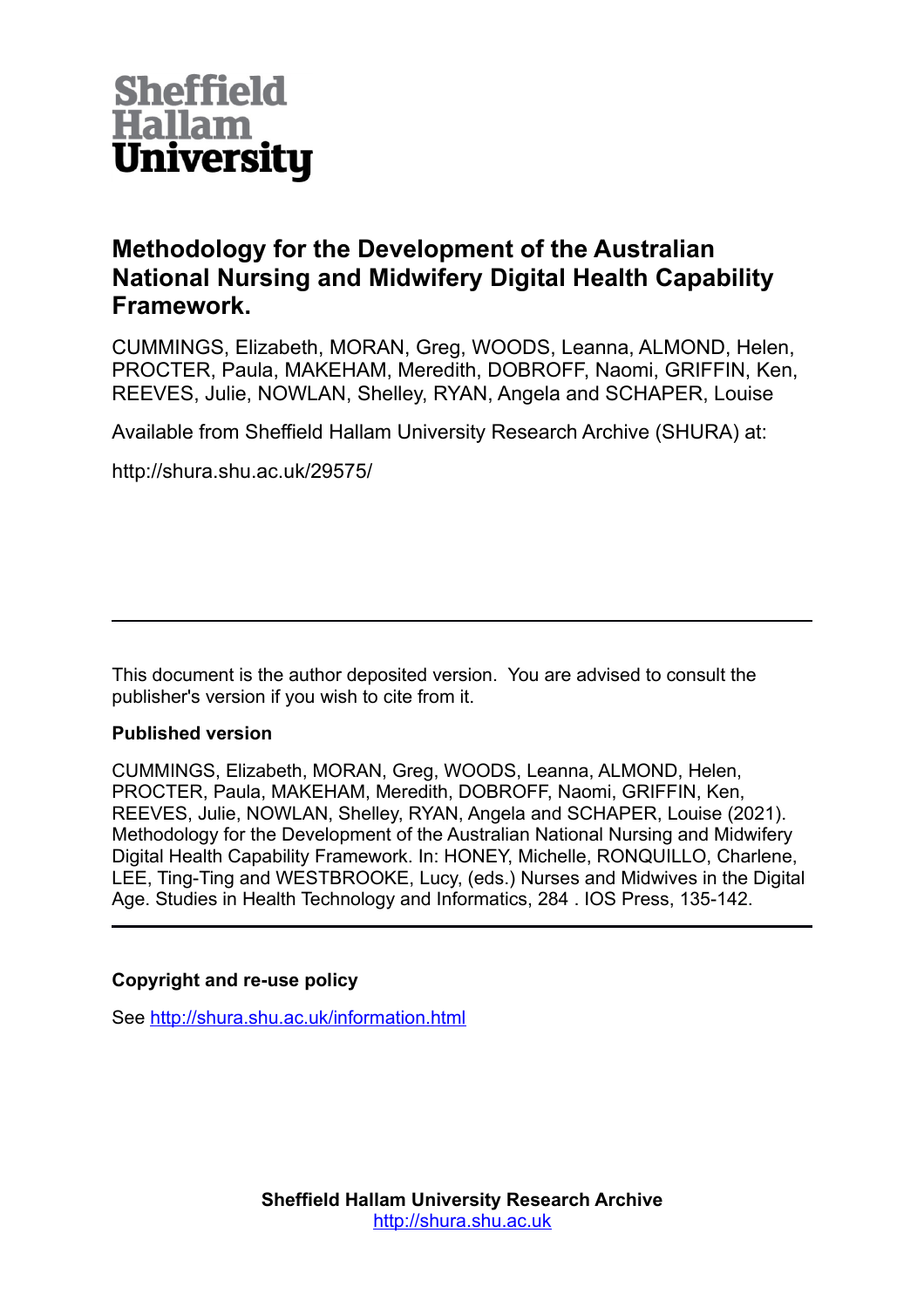*Nurses and Midwives in the Digital Age M. Honey et al. (Eds.) © 2021 International Medical Informatics Association (IMIA) and IOS Press. This article is published online with Open Access by IOS Press and distributed under the terms of the Creative Commons Attribution Non-Commercial License 4.0 (CC BY-NC 4.0). doi:10.3233/SHTI210685*

# Methodology for the Development of the Australian National Nursing and Midwifery Digital Health Capability Framework

Elizabeth CUMMINGS<sup>a,b,1</sup>, Greg MORAN<sup>a</sup>, Leanna WOODS<sup>c</sup>, Helen ALMOND<sup>d,e</sup>, Paula PROCTER<sup>f</sup>, Meredith MAKEHAM<sup>g</sup>, Naomi DOBROFF<sup>h,i</sup>, Ken GRIFFIN<sup>j</sup>, Julie REEVES<sup>k</sup>, Shelley NOWLAN<sup>I</sup>, Angela RYANª and Louise SCHAPERª <sup>a</sup>*Australasian Institute of Digital Health, Melbourne, Australia*  b*University of Tasmania, Hobart, Australia* <sup>c</sup>*University of Queensland, Brisbane, Australia*  d*Tasmanian Health Service, Hobart, Australia* <sup>e</sup>*Digital Health Cooperative Research Centre, Sydney, Australia*  f *Sheffield Hallam University, Sheffield, United Kingdom* <sup>g</sup>*University of Sydney, Sydney, Australia*  <sup>h</sup>*Australian College of Nursing, Canberra, Australia*  i *Monash Health, Melbourne, Australia*  j *Australian Primary Health Care Nurses Association, Melbourne, Australia*  <sup>k</sup>*Australian Nursing and Midwifery Federation, Melbourne, Australia*  l *Clinical Excellence Queensland, Brisbane, Australia* 

> **Abstract.** Internationally healthcare organisations and governments are grappling with the issue of upskilling healthcare workforces in relation to digital health. Significant research has been undertaken in relation to documenting essential digital health capability requirements for the workforce. In 2019 the Australian Digital Health Agency funded work by the Australasian Institute of Digital Health to develop a National Nursing and Midwifery Digital Health Capability Framework. This paper describes the methodological approach used in the development of the Framework.

> **Keywords.** Capability framework, digital health, health workforce, nursing, midwifery

#### **1. Introduction**

Increasing the digital health capability of the health workforce has been globally recognised as an issue. As nursing and midwifery are the largest disciplines within the healthcare workforce and are major users of digital health, they are ideally situated to lead reform throughout all levels of the health and aged care system. Nurses and midwives are highly regarded, highly educated, flexible, and responsive to individual and community needs and so can have major impact on the success or failure of healthcare reform. As such the nursing and midwifery workforce is ideally positioned to

<sup>&</sup>lt;sup>1</sup> Corresponding Author, Elizabeth Cummings; e-mail: Elizabeth.Cummings@utas.edu.au.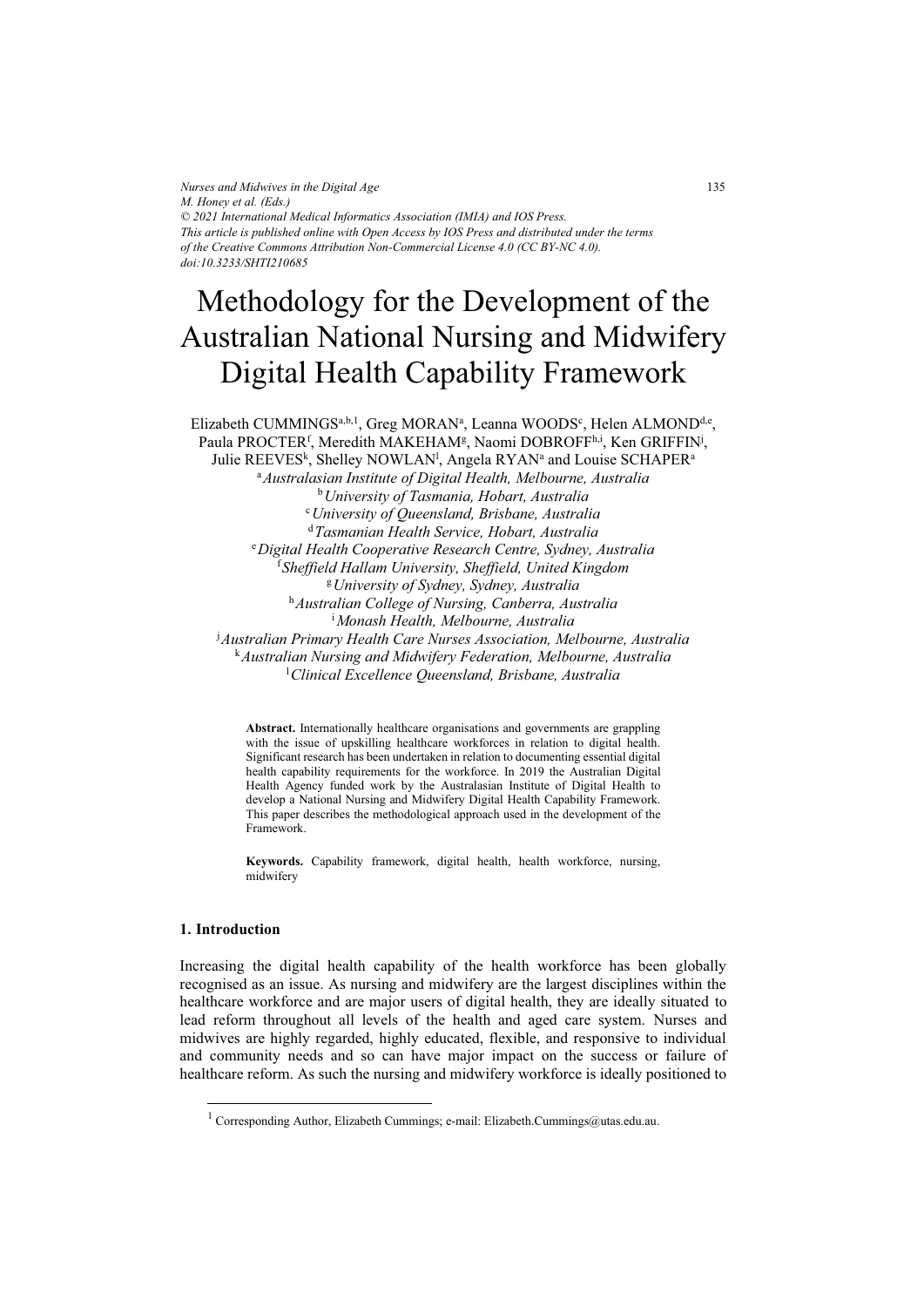lead digital transformation across clinical environments. In 2017, recognising the importance of nurses and midwives in the Australian digital health journey the Australian College of Nursing (ACN), Health Informatics Society of Australia (HISA) and Nursing Informatics Australia (NIA) worked together to develop a Nursing Informatics Position Statement [1].

The Australian Digital Health Agency (the Agency) through their National Digital Health Strategy [2] and National Digital Health Workforce and Education Roadmap [3] acknowledge the need for strategies that prioritise enablement of the development of digitally capable workforces. During 2019 the Agency recognised the opportunity posed by 2020 being the International year of the Nurse and Midwife in delivering a digital health capability framework for nurses and midwives across all settings. The project was led by the Australasian Institute of Digital Health (AIDH), formerly HISA, in collaboration with key national nursing and midwifery organisations. Commencing in mid 2019, the final version of the National Nursing and Midwifery Digital Health Capability Framework (the Framework) was published in October 2020 by the Agency [4]. This paper describes the methodology used in the development of the Framework.

#### **2. Methodology**

The development methodology used a staged approach as described in the sections below. The project governance, in addition to the project team, included an advisory committee which consisted of representatives from key nursing and midwifery organisations: the Australian College of Midwives (ACM), the Australian College of Nursing (ACN), the Australian Nursing and Midwifery Federation (ANMF), Australian Nursing and Midwifery Accreditation Council (ANMAC), Australian Primary Health Care Nurses Association (APNA), Congress of Aboriginal and Torres Strait Islander Nurses and Midwives (CATSINaM), Digital Health Cooperative Research Centre (DHCRC), Australasian Institute of Digital Health Nursing and Midwifery Special Interest Group (AIDH-NaM), Nursing and Midwifery Board of Australia (NMBA), the Queensland Chief Nursing and Midwifery Officer (CNMO) as a conduit for information sharing with the Australian and New Zealand Chief Nursing and Midwifery Officers, the Agency's representatives including the Chief Clinical Information Officer (a nurse), an international expert, and a consumer representative. The advisory committee reviewed outputs at each stage of the project.

#### *2.1. Review of Evidence*

An initial review of the published research and evidence relating to both digital health capabilities/competencies and nursing and midwifery specific digital health competencies was undertaken. The review identified a body of research and discussion in relation to nursing informatics competencies, for example [5-7]. However, most of these competencies are specific to specialty groups of nurses and tend to be prescriptive and task oriented. Additionally, whilst university undergraduate curricula have a complete set of core nursing competencies [8, 9] these often fail to address or include new technological developments. It is essential that digital health is considered and incorporated into education [10-12].

Australian nursing and midwifery education uses the term capability reflecting an individual's ability to demonstrate self-efficacy and take responsibility for their actions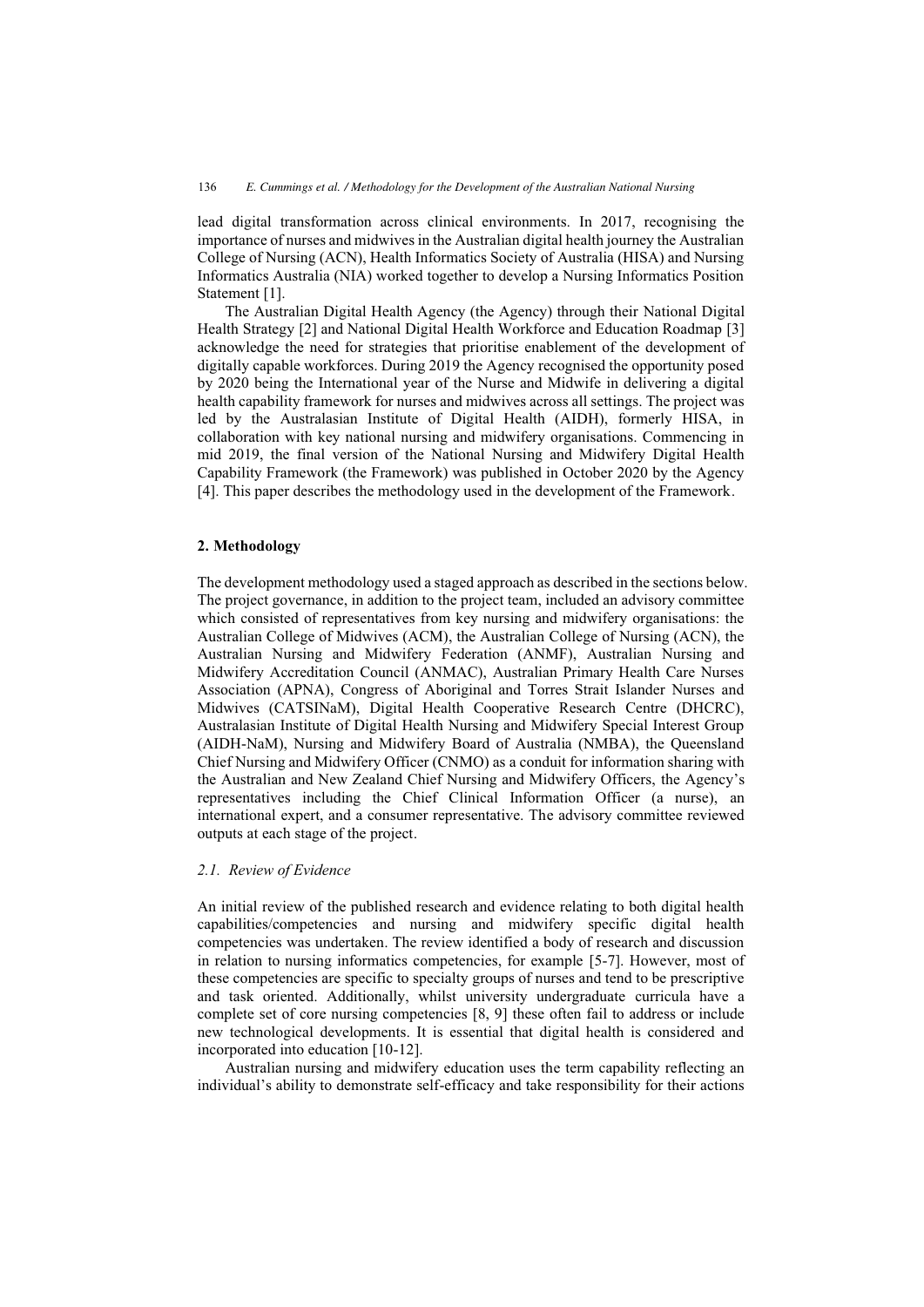and education [13]. This change in terminology is also evident in the Registered nurses standards for practice [14] and the Midwife standards for practice [15].

Through the review of the evidence a number of common domains were identified:

- -Technology needs to be understood and used appropriately (Technology)
- -Data quality must be present (Quality Data)
- $\bullet$  Care must be data-driven through rigorous data analysis (Data-driven Care); and
- $\bullet$  Interfaces need to meet the socio-technological needs of nurses and midwives and their patients (Socio-Technological Interface).

#### *2.2. Mapping the Domains*

Using an iterative approach the initial domains were compared with and mapped against key related frameworks: the National Health Service (NHS) capability framework [16], Australia's Enrolled Nurse [17], Registered Nurse [14] and Midwife [15] Standards, and Brunner's [18] capability framework*.* Initial mapping against original proposed domains of Technology, Quality Data, Data-Driven Care, and Socio-Technological Interface identified that the domain of Socio-Technological Interface required refinement. It emerged that many of the elements in other capability frameworks related to professionalism and other uses of data. This resulted in the inclusion of the new domains of Digital Professionalism and Leadership and Advocacy.

Once these new domains were identified a further mapping process was undertaken against the five revised domains. This allowed the identification of subdomains within each domain presented below.

**Domain 1 Digital Professionalism (Professional standards are maintained in the digital environment).** Nurses and midwives demonstrate attitudes and behaviours reflecting traditional professionalism standards when utilising digital media both professionally and personally.

- - 1.1 Procedural knowledge: Nurses and midwives understand the procedural and legal requirements for using digital media in healthcare.
- $\bullet$  1.2 Professional development: Nurses and midwives use digital media to achieve and maintain professional development requirements.
- $\bullet$  1.3 Digital identity: Nurses and midwives use digital media to develop and maintain their online image and reputation.

**Domain 2 Technology (Technology needs to be understood and used appropriately).**  Nurses and midwives access and use available technologies appropriately to deliver safe and quality care, and to ensure information availability.

- $\bullet$  2.1 Available/appropriate technologies: Nurses and midwives recognise the appropriate digital technologies for their environment and utilise these where available.
- $\bullet$  2.2 Information systems governance: Nurses and midwives recognise the importance of policy and procedures governing the information systems used within their workplace.
- $\bullet$  2.3 Problem solving: Nurses and midwives are able to undertake some degree of problem solving in the use of digital technologies in their practice.

**Domain 3 Quality Data (Data quality must be present).** Nurses and midwives capture, create and record increasingly large quantities of clinical data. Digital health relies on quality data for information management, and nurses and midwives have a critical role.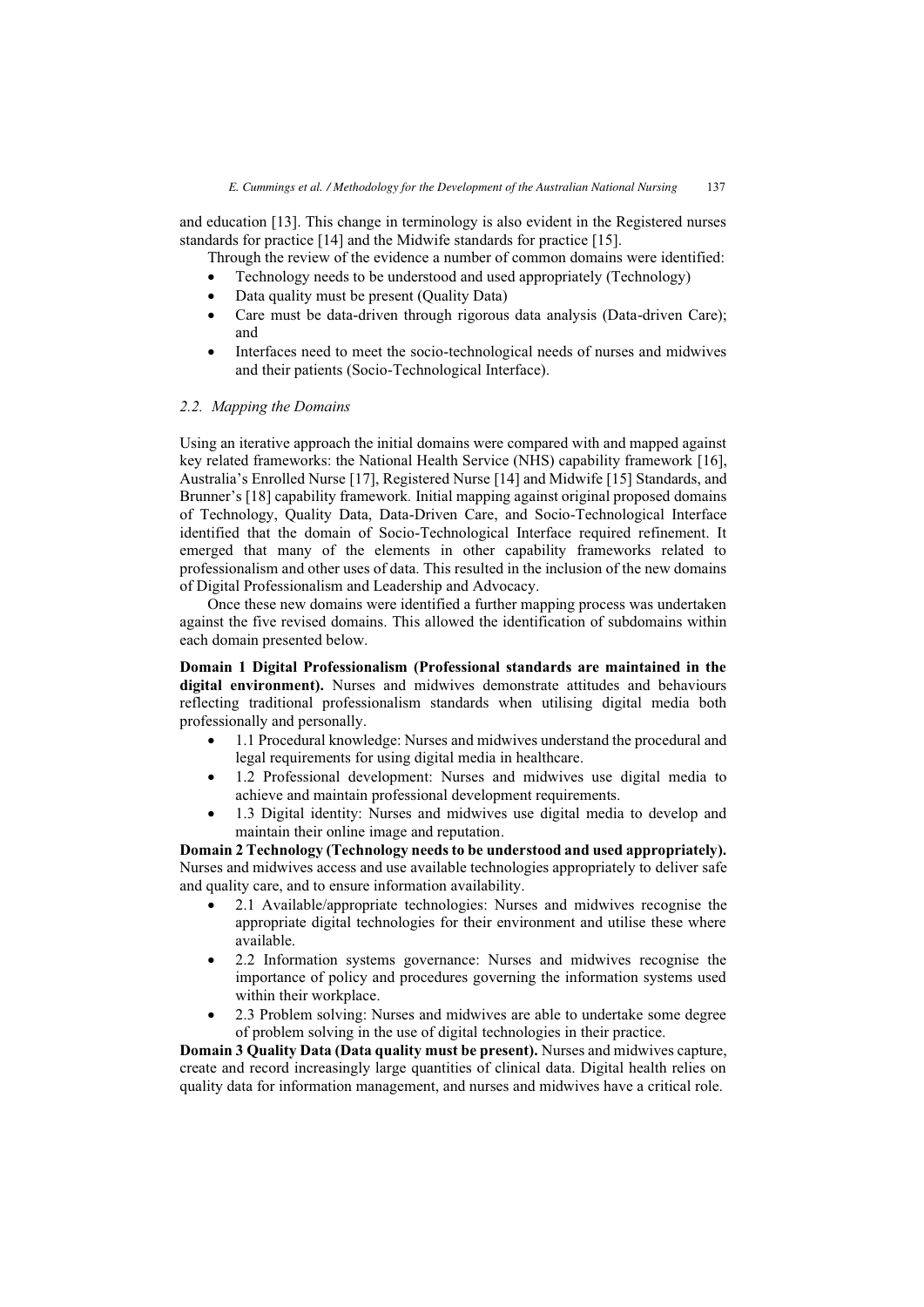- $\bullet$  3.1 Data lifecycle: Nurses and midwives recognise that data have different uses or usefulness at various points within healthcare.
- -3.2 Data capture: Nurses and midwives are crucial in the capture of quality data.
- - 3.3 Data management: Nurses and midwives are important in the processes for ensuring the accessibility, reliability, and timeliness of the data within healthcare.

**Domain 4 Information supported care (Care must be supported by rigorous data analysis and critical appraisal).** The evidence-based actions and behaviours of nurses and midwives increasingly rely on the appropriate use of complex data. Information supported care is central to modern practice and requires the development of a validated knowledge-base through rigorous data analysis to inform quality clinical decision making and extend nursing knowledge.

- $\bullet$  4.1 Data sharing: Nurses and midwives recognise the appropriate uses for, and sharing of, digital data within healthcare.
- $\bullet$  4.2 Information creation and use: Nurses and midwives use data from a wide range of sources to create information for themselves and other healthcare providers and users to support care.
- - 4.3 Extending practice: Nurses and midwives use information to develop and extend nursing knowledge and support evidence-based care.

**Domain 5 Leadership and Advocacy (Digital health leadership and advocacy supported by clear policy).** As the largest health professional groups, nurses and midwives must be actively involved in the leadership, policy development and advocacy for digital health at individual, local and national levels.

- $\bullet$  5.1 Patient Technology Advocacy: Nurses and midwives are able to advocate for patients in relation to digital health use within their workplace.
- - 5.2 Leadership within organisation: Nurses and midwives are visible and active players in the digital health decision-making within their organisations.
- $\bullet$  5.3 Digital leadership in Nursing and Midwifery professions: Nurses and midwives must provide active leadership in to ensure the professions have input into national digital health decisions.

Additionally, a set of three capability levels was proposed. The capability levels were developed through consultation and build upon the levels proposed in the *APNA Career and Education Framework for Nurses in Primary Health Care* [19]. These were:

- - Formative level: reflecting nurses and midwives who are becoming aware of the move toward digital health and the implications for practice.
- $\bullet$  Intermediate level: reflecting nurses and midwives who are developing increased confidence, knowledge, skill and capacity in the use of digital health in their practice.
- $\bullet$  Proficient level: reflecting nurses and midwives who are assuming leadership in the use and championing of digital health within both practice and the broader nursing/midwifery profession.

#### *2.3. Development Workshop*

An initial Framework was developed and presented for consultation at design workshops in December 2019. The design workshops were held simultaneously in Adelaide, Brisbane, Melbourne and Sydney commencing with an explanation of the Framework and the purpose of the workshops delivered via video-link. Forty-nine participants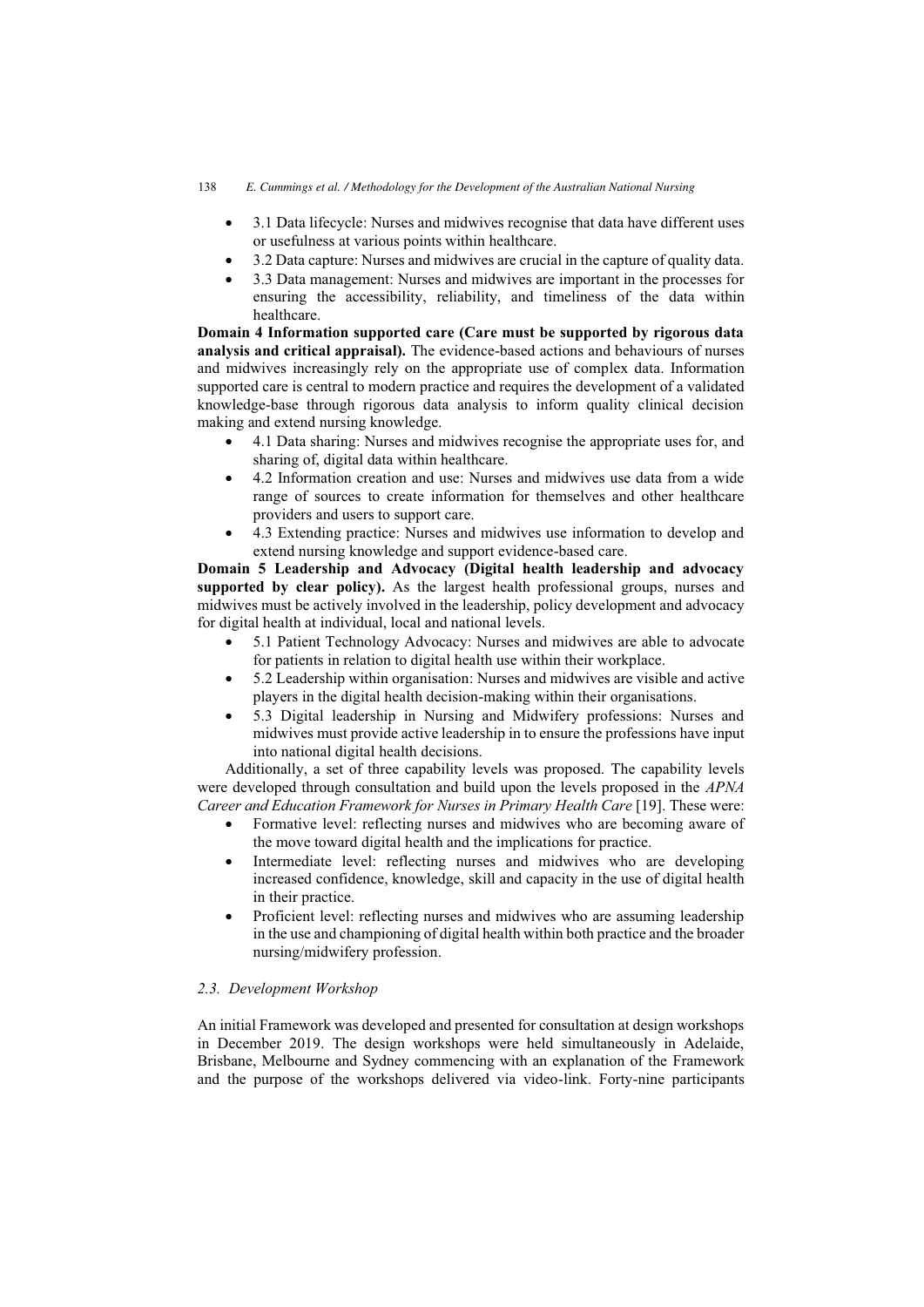attended the workshops and reflecting their feedback a revised version of the Framework was developed for broader consultation.

#### *2.4. General Consultation*

Nationally, through the major nursing and midwifery organisations, nurses and midwives were invited to attend a range of webinars and consultation sessions relating to the draft Framework. Additionally, written submissions were called for and a public survey was undertaken during the period February to March 2020. Contributions were received from nurses, midwives, educational experts, digital health groups, and nursing and midwifery organisations at various stages throughout the consultation process. All feedback was collated and considered by the Advisory Committee for inclusion in the revised final Framework.

The consultation period was supported by a media release issued from the Agency at the commencement of the consultation period and through a range of regular social media posts from the Agency, AIDH, and supporting professional bodies and associations. Professional bodies and associations represented on the Advisory Committee issued invitations to members and their networks about the project and the opportunity to participate in consultation. Unfortunately, due to the COVID-19 pandemic, the ensuing nursing and midwifery workload demands and changing priorities it was impossible to conduct all the intended face-to-face consultation in March 2020. Virtual consultations were undertaken as groups or individual organisations, for example presentations to the Coalition of National Nursing and Midwifery Organisations (CoNNMO).

A targeted approach to engage a wide range of stakeholders was managed by the AIDH to include Federal and State Government, large employers, hospital groups, primary care, aged and community care, Aboriginal and Torres Strait healthcare workers, regional and remote healthcare providers, nursing informatics groups, tertiary educators, clinical software vendors, and others working across the sector with an interest. The Agency invited their Clinical Reference Leads [20] and relevant staff to attend and provide feedback in consultation sessions.

#### *2.5. Online Survey*

An online survey was developed by the project team and hosted on the Agency's approved digital survey platform to provide the broadest opportunity for consultation. The online survey was open from the 3rd February to the 13th March 2020. A total of 246 responses were received this included 233 from individuals and 13 from organisations. Of the 246 responses 160 were complete and able to be used for feedback and analysis. This included 151 from individuals and nine from organisations.

The response rate was deemed acceptable and representative of nurses and midwives based upon demographic data. However, there were some areas that lacked representation. For example, there were few responses from nurses working in aged care and some states delivered few responses. These were identified early in the data collection phase and targeted specific requests for responses to the survey were sent to these groups. Unfortunately, there was limited response to these requests.

Overall, the respondents were positive in relation to the framework. It was determined that any statement which gained less than 75% agreement would be explored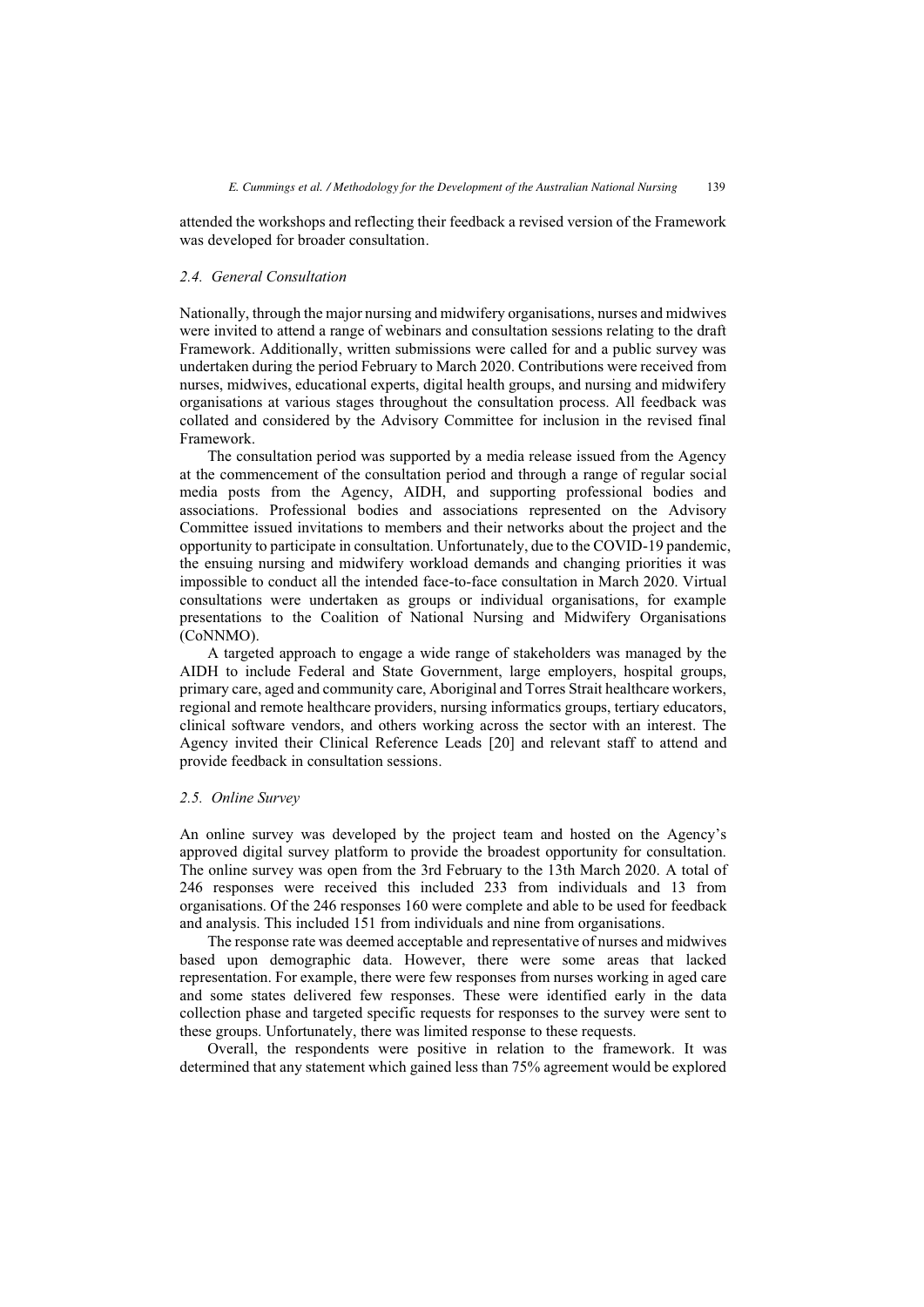as potentially requiring change. Through the analysis a few key areas that need minor adjustment were identified, these were primarily minor textural adjustments.

When answering the questions on the potential usefulness of the framework there was less than 75% agreement by both organisations and individuals to the statement "*the framework is useful for employers to identify individual capability of nurses and midwives".* There was also less than 75% agreement by organisations to the two statements "*The framework is useful for individuals to self-assess their digital health capabilities"* and "*The framework provides clarity that will allow me to assess my level of digital health capability at different points in my career*.*"* 

A significant number of written comments in the survey were received, these were thematically analysed to identify commonality and potential adjustments to the Framework. Respondents wanted to see more emphasis upon the patients/consumers and the relationships between them and the nurses and midwives*. "More emphasis on therapeutic relationships with consumers, power sharing etc."* and *"overall I think it is a strong framework. My primary concern is that it significantly downplays the role of patients in the digital health ecosystem - a role which is increasing."* Some respondents expressed concern that it would be difficult to implement the Framework without a specific assistance *"My only concern would be it would not be utilised to its full potential, without the drive from key informatic nursing and midwifery players it could end up on the shelf."* 

#### **3. Discussion**

Essentially, the feedback from the consultation was positive and where required actionable suggestions for change have been provided by respondents. The final version of the Framework [4] incorporated as much of the feedback from the broad consultation as was possible. Suggestions in relation to the language used resulted in changes to the Framework to become more patient/consumer-centric in its language. The most significant change was to the order of the domains as respondents identified that the initial Framework prioritised the Technology domain too heavily. The final order of the domains is: Domain 1: Digital Professionalism, Domain 2: Leadership and Advocacy, Domain 3: Data and Information Quality, Domain 4: Information-enabled Care, and Domain 5: Technology. Requests for supplementary resources and case studies resulted in the development of supporting resources that demonstrate the way the Framework can be used by individuals and organisations [21]. The Framework was delivered to the Agency in June 2020 and launched by the Minister for Health in October 2020 after endorsement by the Jurisdictional Advisory Committee and Board.

#### **4. Conclusion**

Having employed an inclusive, consultative and comprehensive methodology to develop a capability framework the major nursing and midwifery organisations in Australia have endorsed the National Nursing and Midwifery Digital Health Framework for use. The Agency has commissioned the AIDH to develop an implementation plan for the Framework. The Framework is now being reviewed for application and use by a number of countries leveraging off this Australian work.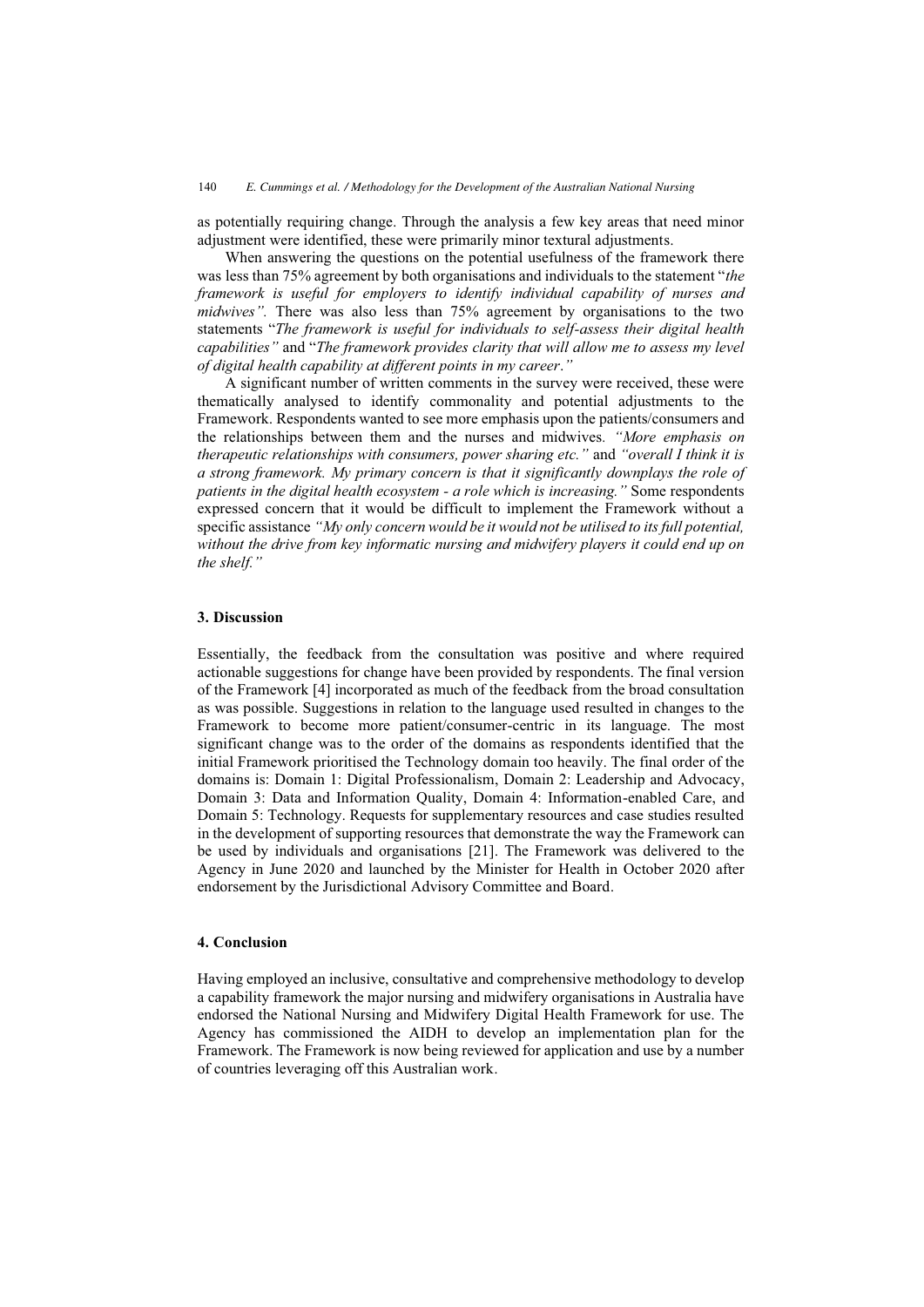#### **References**

- [1] Australian College of Nursing, Health Informatics Society of Australia, and Nursing Informatics Australia. Nursing Informatics position statement. 2017, HISA: Melbourne; Available from: https://www.hisa.org.au/wp-content/uploads/2017/08/Nursing-Informatics-Position-Statement\_06082017.pdf
- [2] Australian Digital Health Agency. Australia's National digital health strategy Safe, seamless and secure: Evolving health and care to meet the needs of modern Australia. 2016, Australian Government; Available from: https://conversation.digitalhealth.gov.au/sites/default/files/adha-strategy-doc-2ndaug\_0\_1.pdf
- [3] Australian Digital Health Agency. National Digital Health Workforce and Education Roadmap, Australian Digital Health Agency. Editor. 2020, Australian Government: Sydney, NSW; Available from: https://www.digitalhealth.gov.au/sites/default/files/2020-11/Workforce\_and\_Education-Roadmap.pdf.
- [4] Australian Digital Health Agency. The National Nursing and Midwifery Digital Health Capability Framework, Australian Digital Health Agency. Editor. 2020, Australian Government: Sydney, NSW;<br>Available from: https://www.digitalhealth.gov.au/sites/default/files/2020https://www.digitalhealth.gov.au/sites/default/files/2020-11/National\_Nursing\_and\_Midwifery\_Digital\_Health\_Capability\_Framework\_publication.pdf
- [5] Honey M, Collins E, Britnell S. Guidelines: Informatics for nurses entering practice. 2018, University of Auckland: Auckland, NZ.
- [6] Kinnunen U-M, Rajalahti E, Cummings E, Borycki EM. Curricula Challenges and informatics competencies for nurse educators. Studies in Health Technology and Informatics, 2017. 232: p. 41-48.
- [7] Murphy J, Goossen W, Weber P, eds. Forecasting Informatics competencies for nurses in the future of connected health. Studies in Health Technology and Informatics. Vol. 232. 2017, IOS Press: Netherlands.
- [8] Australian Nursing and Midwifery Accreditation Council, Midwife Accreditation Standards 2014, The Australian Nursing and Midwifery Accreditation Council: Canberra ACT; Available from: [www.anmac.org.au/](/Users/Liz/Documents/N&M%20Capability%20Framework%20Project/Phase%202/www.anmac.org.au)
- [9] Australian Nursing and Midwifery Accreditation Council (ANMAC), Australian Nursing and Midwifery Accreditation Council Registered Nurse Accreditation Standards. 2012; Available from: <http://www.anmac.org.au/accreditation-standards>
- [10] Cummings E, Shin E, Mather C, Hovenga E. Embedding nursing informatics education into an Australian undergraduate nursing degree. Studies in Health Technology and Informatics, 2016. 225: p. 329-333.
- [11] Sasso L, Bagnasco A, Watson R. Competence-sensitive outcomes. Journal of Advanced Nursing, 2016. 73(5): p. 1002-1003.
- [12] Shin E, Cummings E, Ford K. A qualitative study of new graduates' readiness to use nursing informatics in acute care settings: clinical nurse educators' perspectives. Contemporary nurse, 2017. 54(1): p. 64-76.
- [13] O'Connell J, Gardner G, Coyer F. Beyond competencies: using a capability framework in developing practice standards for advanced practice nursing. Journal of Advanced Nursing, 2014. 70(12): p. 2728- 2735.
- [14] Nursing and Midwifery Board of Australia. Registered nurses standards for practice 2016. Nursing and Midwifery Board of Australia: Australia; Available from: https://www.nursingmidwiferyboard.gov.au/Codes-Guidelines-Statements/Professionalstandards/registered-nurse-standards-for-practice.aspx
- [15] Nursing and Midwifery Board of Australia. Midwife standards for practice 2018. Nursing and Midwifery Board of Australia: Australia; Available from: https://www.nursingmidwiferyboard.gov.au/Codes-Guidelines-Statements/Professional-standards/Midwife-standards-for-practice.aspx.
- [16] National Health Service (NHS). A Health and care digital capability framework building a digital ready workforce programme and health education England's technology enhanced learning programme. Editor. 2017: UK; Available from: https://www.rcn.org.uk/-/media/royal-college-ofnursing/documents/clinical-topics/a-health-and-care-digital-capabilitiesframework.pdf?la=en&hash=52C50756A9B0EF5F09A83EDB33EC286A62579847
- [17] Nursing and Midwifery Board of Australia. Enrolled Nurse standards for practice 2016. Nursing and Midwifery Board of Australia: Australia.
- [18] Brunner M, McGregor D, Keep M et al. An eHealth Capabilities framework for graduates and health professionals: Mixed-Methods study. J Med Internet Res, 2018. 20(5): p. e10229.